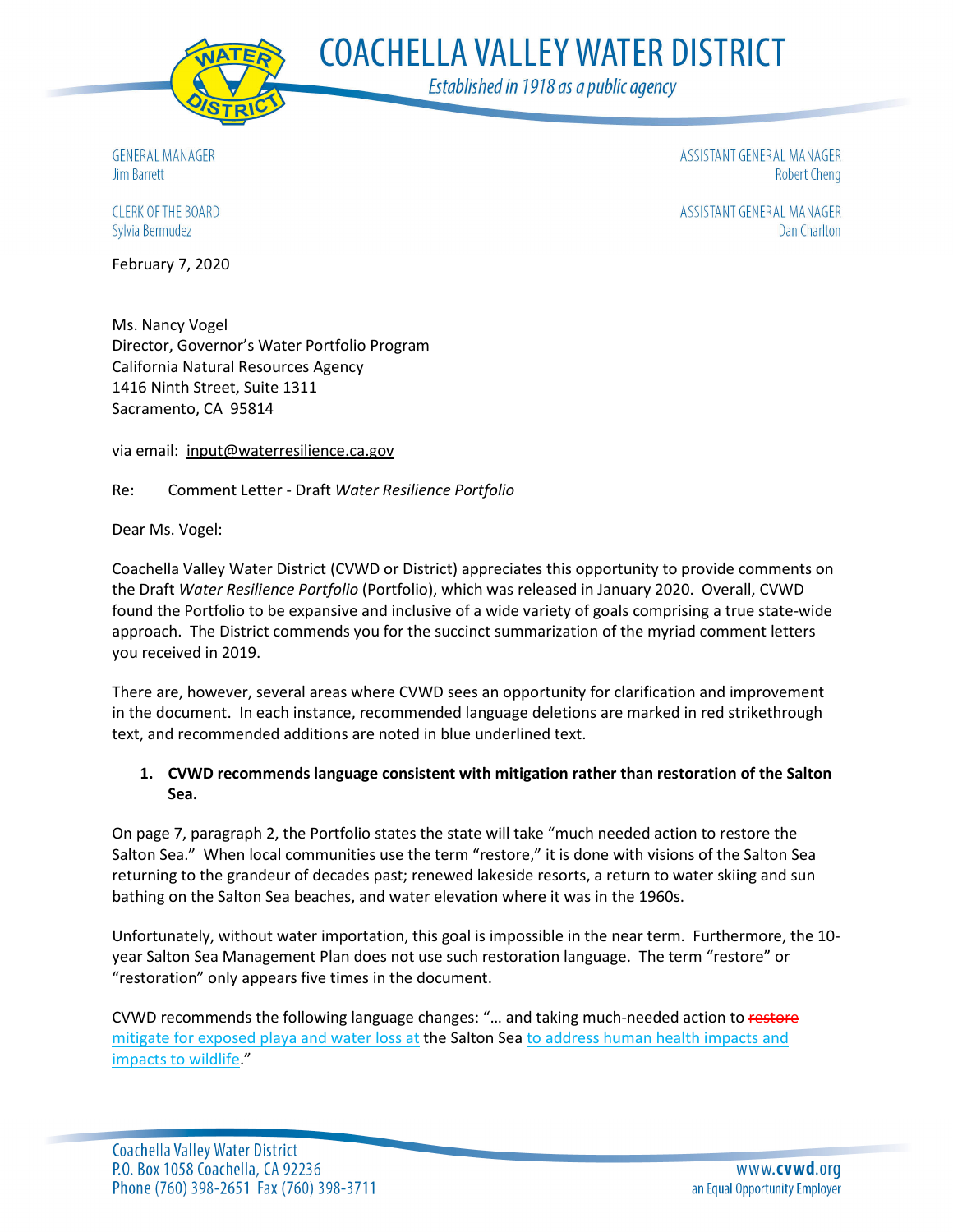# **2. CVWD strongly encourages the Portfolio to recognize the use of the Salton Sea for irrigation drainage and Congress's intent to maintain that use.**

CVWD's original comment letter, submitted on August 29, 2019, advocated for "state programs that preserve the Salton Sea's role in receiving stormwater and agricultural drainage water by avoiding requirements that would make it technically or economically infeasible to use the Salton Sea for these purposes." CVWD reiterates that position now.

Public Law 105-372, the "Salton Sea Reclamation Act of 1998" directed the Secretary of the Interior, through the Bureau of Reclamation, to complete a feasibility study that would "permit the continued use of the Salton Sea as a reservoir for irrigation drainage" while also reducing salinity, stabilizing water levels, and enhancing the potential for recreational uses. However, the maintenance of the Salton Sea as a receiving water body of irrigation drainage was the primary purpose. Congressional direction on this point is clear.

CVWD recommends adding the following to page 22: 17.4 Maintain the Salton Sea's historic use as a reservoir for irrigation drainage consistent with Congressional directives.

# **3. Additional acknowledgment of tribal water rights and tribal roles in water allocation and development policies should be included in the Introduction section "Moving Forward: Regional Networks, State Support" on pages 16-17.**

In January 2019, Governor Newsom apologized to the Native American communities within California on behalf of the state. At that time, Governor Newsom also re-affirmed the state's commitment to government-to-government consultations with California Native American Tribes. This commitment is captured in Proposal 29.3. However, CVWD recommends the state recognize the potential that currently unquantified tribal water rights (or other federally reserved water rights) may have on the state's growing water systems.

Sustainable Groundwater Management Act (SGMA) implementation may be hindered from meeting its stated goals without full participation, cooperation, and reporting by tribes. Cooperation and data sharing is essential for an accurate accounting of groundwater use and for SGMA compliance. The state should do whatever it can, along with federal partners, to encourage tribal leaders to support groundwater sustainability agencies efforts to satisfy SGMA.

CVWD recommends the following language addition to the end of paragraph four in the first column on page 17: Moving forward, state-regional partnerships that advance broad, multi-benefit projects are critical to achieving water resilience. Furthermore, state-tribal partnership and tribal-regional partnerships are going to become increasingly necessary and require additional resources to ensure sustainable management of California water resources.

CVWD also recommends additional language in 3.2:

Create a state interagency team to work with stakeholders, including tribes, to identify tools and strategies to address the economic, environmental, and social effects of changing land use and agricultural production as local water managers implement sustainable groundwater management.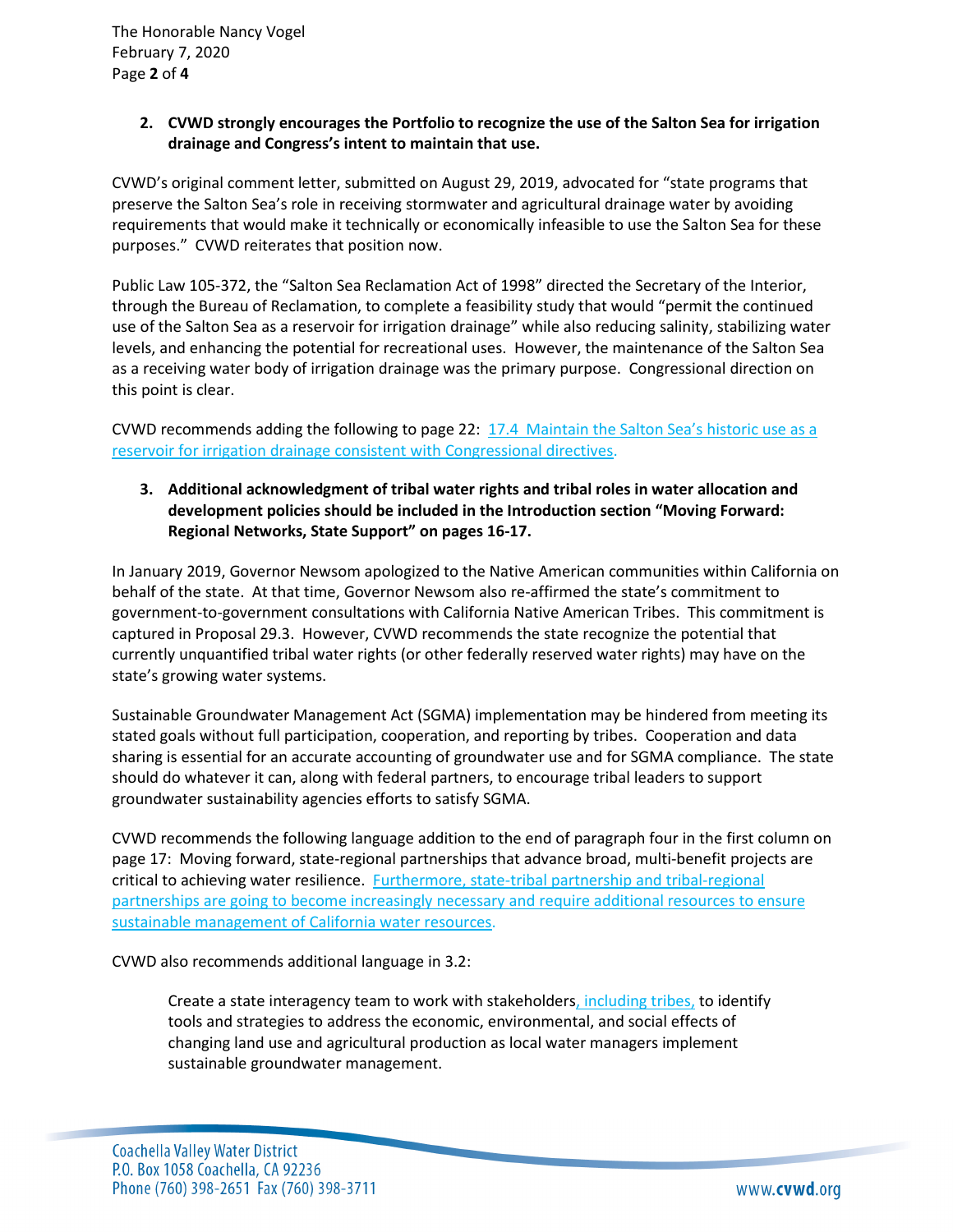### **4. CVWD is pleased to see the inclusion of Sites Reservoir as a state priority (page 19).**

CVWD supports and is a project participant for Sites Reservoir and is encouraged to see its inclusion in the Portfolio. Addressing the changing climate with additional surface storage will be critical to supply the state's drinking water as winter snows decrease and rain events increase.

**5. CVWD recommends moving item 13.1 ("Coordinate grant and loan programs across state agencies to make funding for multi-benefit projects easier to arrange and leverage.") to fall within Priority 1 ("Help local water agencies achieve reliable access to safe and affordable water.)" or to call it out as a new Proposal, i.e. a new 28.** 

CVWD has been working with staff at the State Water Resources Control Board (Water Board) to secure funding agreements for several grants to assist in bringing water to schools and communities within Thermal and Mecca, California. However, delays and changes in application requirements have kept CVWD from initializing bid on the construction contracts for many months. This is unacceptable.

In CVWD's experience working with the federal agencies, there is often a streamlined grant application process. CVWD recommends the Water Board create a single application process which may be used for myriad funding opportunities and not dependent on the money's source. This should reduce delays and confusion by applicants, particularly for small water systems who may not have the technical expertise large agencies have.

However, CVWD does not feel this streamlined and multi-source leveraging of funds should be limited to the Safe and Affordable Drinking Water Program. It is also critically important for the goals listed in the "Protect and Enhance Natural Systems" section of the Portfolio, where it is currently listed. Therefore, moving 13.1 and creating a *new* Section 1 and renumbering all remaining sections, may be most appropriate.

# **6. Text should be added to 22.3 to direct the state to maintain data privacy to the greatest extent practicable.**

CVWD recommends the following addition: 22.3 Streamline data submission and reporting to the state and maintain individual data privacy and traceability.

Data privacy is a priority for CVWD and many other water providers across the state. Maintaining the privacy of individual customers should be a priority for the state agencies as well.

# **7. The text of 22.9 should be amended to make it clear that OpenET is a data aggregation program, and not a data collection site where water users will be required to enter water use data.**

CVWD recommends the following change to 22.9: Enable the use of OpenET – a public and easily accessible platform for measuring the amount of water used to grow food a transparent, credible, and open-source web platform for quantifying field-scale evapotranspiration (a measure of consumptive water use) using publicly available satellite and weather data — in support of sustainable water management and innovation in water conservation.